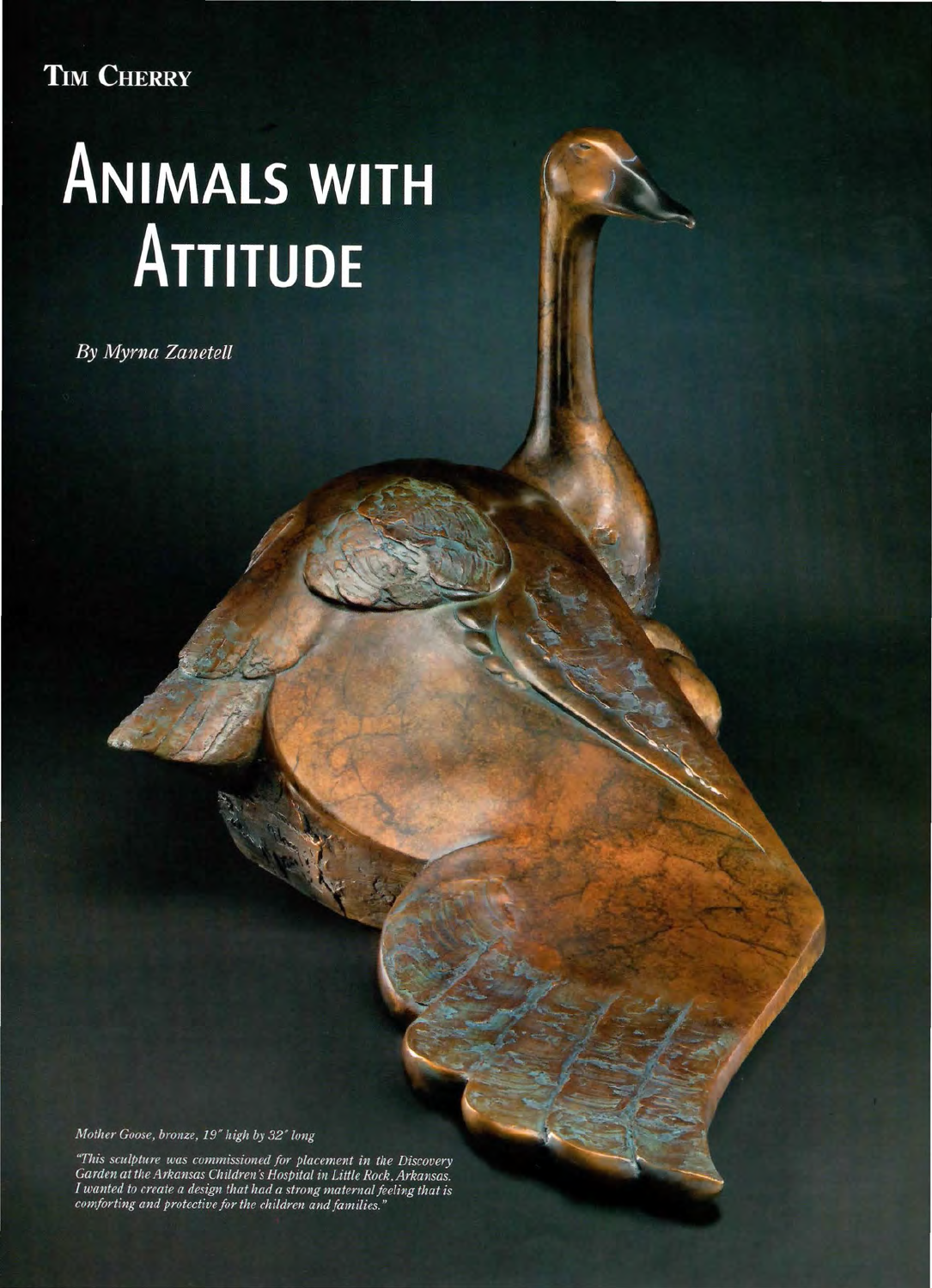I f you happen to encounter a pig that has sprouted wings, a galloping hare hovering . just above and behind a plodding giant tortoise, hibernating grizzly bears encased in circular dens, or a fish-filled otter snoozing on a cushion of waves, you will know for a certainty that you have arrived in the magically delightful wild world created by sculptor, Tim Cherry.

Rhythmical, flowing, and oh, so inviting to the touch, for the past 25 years, Cherry's imaginative sculptures have captured the essential charm and personalities of creatures ranging from bears, foxes, squirrels, and cats to fish, otters, and even pigs. Whimsical and endearing, all are definitely animals with an attitude.

Despite being on the cutting edge of the wildlife genre, Cherry's work has earned him entree into respected organizations such as the Society of Animal Artists, the National Sculptors' Guild, and the National Sculpture Society. For nearly two decades, his inimitable imagery also has been a regular feature in the Prix de West Exhibition at the National Cowboy and Western Heritage Museum in Oklahoma City, Oklahoma, where a stealthy mountain lion entitled *Snake in* the Grass garnered him the prestigious James Earle Fraser Sculpture Award in 2001.

Because Cherry has such an affinity and abiding love for animals, he finds inspiration everywhere. In fact some of his most popular creations have come from hours spent observing the small wonders that frequent his own backyard in Branson, Missouri. The antics of rabbits, birds, mice, and even a squirrel that persistently raided the family birdfeeder have found a humorous interpretation in Cherry's sculptures.

"Artists are a product of their environment, so I am inspired by the animals I see around me on a daily basis," he says. For that reason, family pets also have contributed to the creative process. Describing her as a "living slinky," Cherry was so captivated by the antics of his ferret, Noodle, that she became the inspiration for a sleekly knotted squirrel, while Tikka, his coal black giant schnauzer was immortalized in the form of a sprawling bronze rabbit. Explaining this unusual transformation Cherry says, "It's not so much about the specific animal as it is their gestures, which can be translated into a wide variety of subjects. My challenge is to come up with a strong design that captures the personalities that I wish to convey."

Because mass is an all important factor in his designs, in many instances Cherry simply begins with a combination of abstract shapes and then finds subject matter that works to bring it to life. For his original maquette, he chooses elastic, oil-based clay that he can form and sculpt. Once an idea has jelled, he carves an armature out of foam, coating that with wax, and then laying on the clay. As he works, details



Wise Guy, bronze, 66" high by 17" long

"The smooth and textured surfaces, as well as the positive and negative spaces, create interest and contrast in this piece. The custom-made pedestal adds to the sophistication and stately demeanor of the sculpture."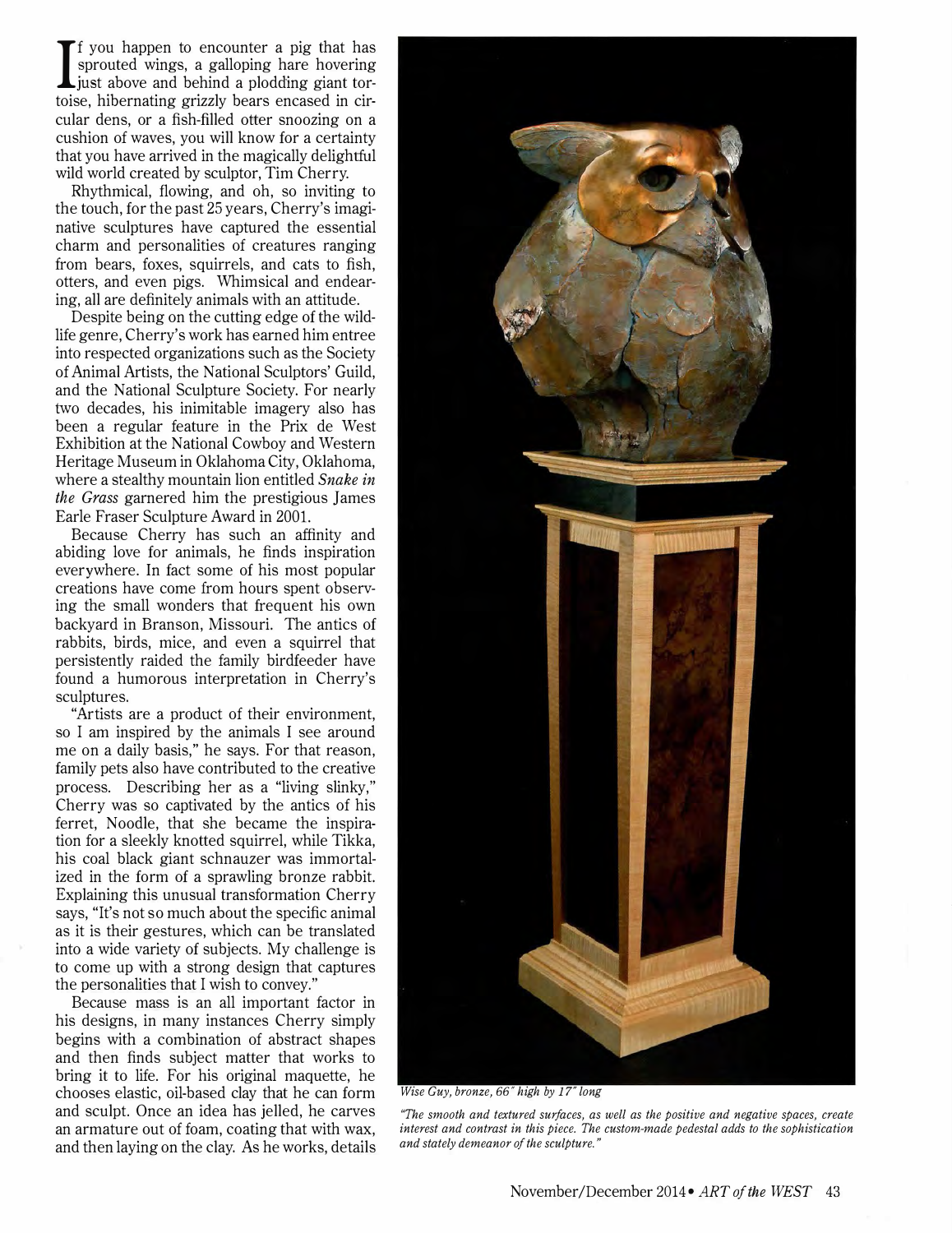begin to appear in an ongoing orchestration of texture, shapes, and lines that allow Cherry to see how light values play out and how to balance the creation into a rhythmic form. The clay subject is coated with rubber to form the mold, which in turn serves as host to the plaster mold into which the bronze will eventually be poured.

Although Cherry's oeuvre consists largely of bronzes, he also works with stainless steel and stone. This year, however, all have taken on an added "luster of silver" radiating the fact that Cherry is celebrating his  $25<sup>th</sup>$  anniversary as a professional artist. In his usual quite manner, he downplays his own talent, giving credit to others who, he says, have made the journey possible.

First on the list is Cherry's wife Linda, whom he met in the late 1980s while both were attending the Southeastern Wildlife Expo in Charleston, South Carolina - he as an artist, she representing a gallery in her hometown of Branson. Working in Loveland, Colorado, at the time, Cherry made what he describes as a leap of faith and moved to Branson in order to marry the woman who became his soul mate and the bedrock of his life, handling not only the business end of his career, but also occasionally assisting with less glamorous duties such as making the rubber molds for his



Tim and wife Linda in Hawaii

## Cotton Ball, bronze, 7" high by 9" long

"Cotton tail rabbits work perfectly for my favorite design elements: round shapes and circles. I enjoy the rabbits every year as they return to my garden. I watch them daily as they interact with the environment and often become my dog Tikka's exercise partners."

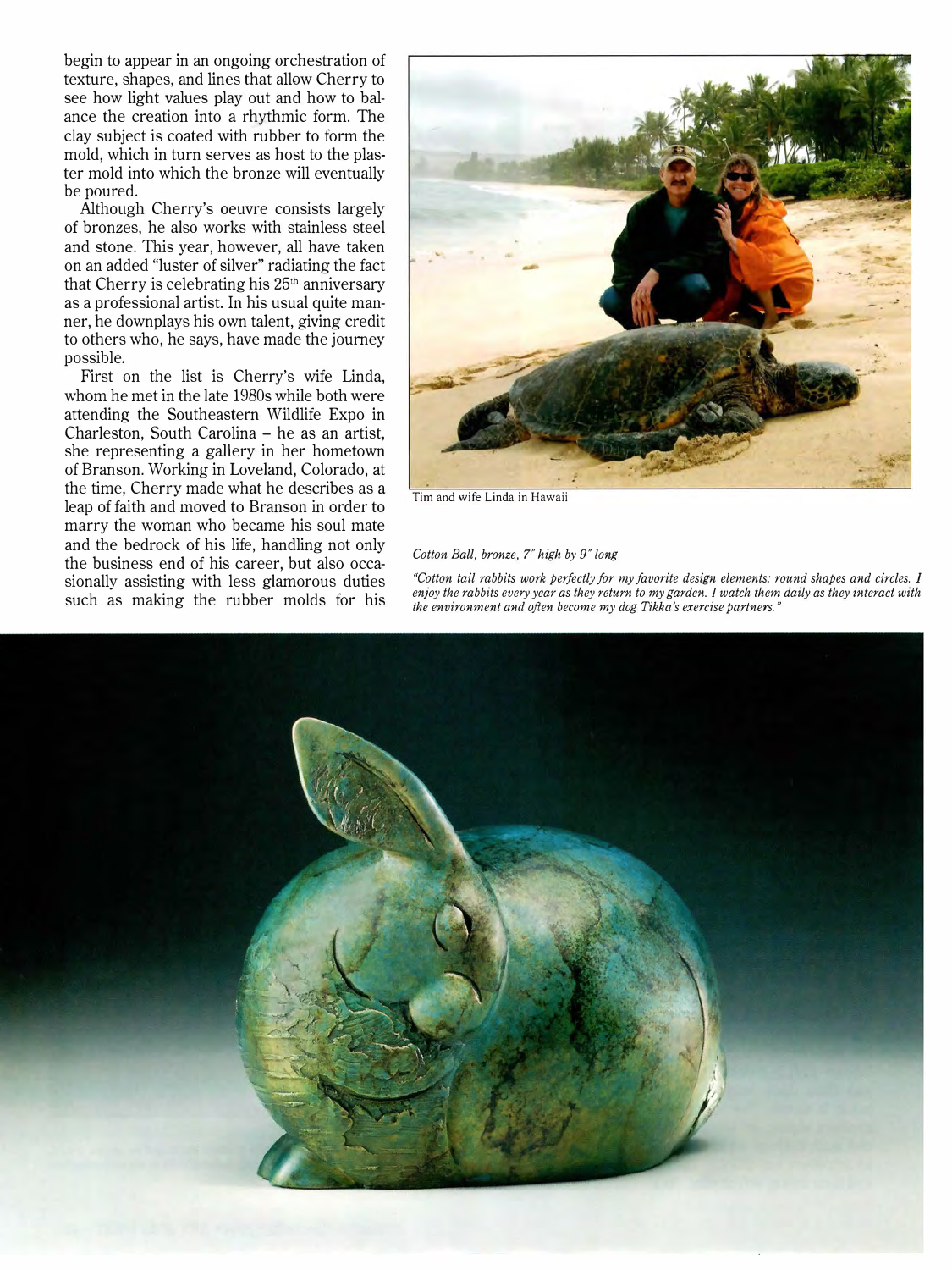castings. The Cherry's daughter, Amber, now living in Florida, completed his creative circle.

Sculptors who befriended him during the early years also hold a special place in Cherry's heart. Having seen samples of his work while on a hunting expedition that Cherry was guiding in British Columbia, Dan Ostermiller encouraged the fledgling artist to move to Loveland. Once there, Ostermiller and Garland Weeks became both friends and mentors, but it was Cowboy Artists of America master sculptor Fritz White, who perhaps exerted the greatest influence on Cherry's future, broadening his knowledge of the art form by teaching him skills in stone, as well as bronze.

While working in materials such as alabaster and soapstone, Cherry began experimenting with the soft lines and shapes that have become his trademark. In fact, White's influence was so strong that Cherry confides, "Every time I go into my studio I ask myself, 'What advice would Fritz give me today?"'

Sculptor Kent Ullberg also is a longtime friend. ''Tim and I were neighbors during the period we were both getting started, so I have watched his work evolve over time," he says. "His early pieces looked a lot like that of other sculptors, until he began experimenting with the image of a pronghorn antelope. As Tim filled the space between its legs with vegetation, I could already see his preference for mass taking form. I think the thing I admire most about Tim is that he has never been afraid to develop his own sculptural language.

''The bronzes he does may seem simple from a sculptural point of view, however the smooth surface Tim became known for puts a great demand on the sculptor. Cast in segments, each seam has to be joined and then sanded until absolutely smooth. The texture in most traditional work covers up some of these flaws, but the clean lines, smooth surfaces, and elegant patinas of Tim's pieces are a true art."

Commenting on the fact that Cherry's

## House Sitter, bronze, 65" high by 22" long

"I choose the Saw-whet owl for this design, because of its wonderful shapes and gestures. I feel it worked well with the story I was going to convey. I use circles continually in my designs, as it has become a part of my style. You will see circles repeated in the positive and negative aspects of the sculpture. The negative circle creates a much focused point of interest and represents the owl's house."

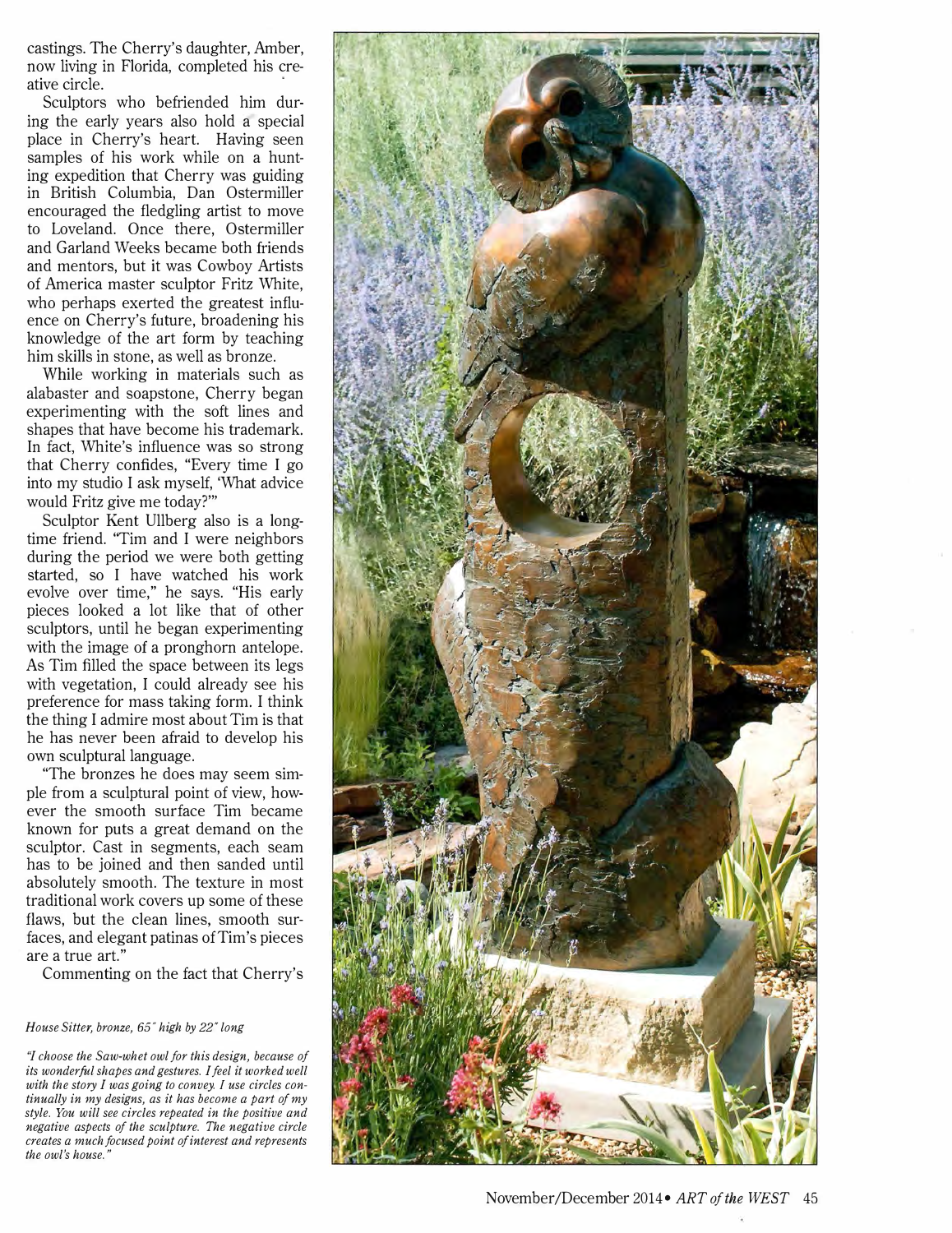

"This piece has a strong, sculptural silhouette, representing an environmental message. All things living are connected by water, land, and air, and we are bound together by our relationship to one another."